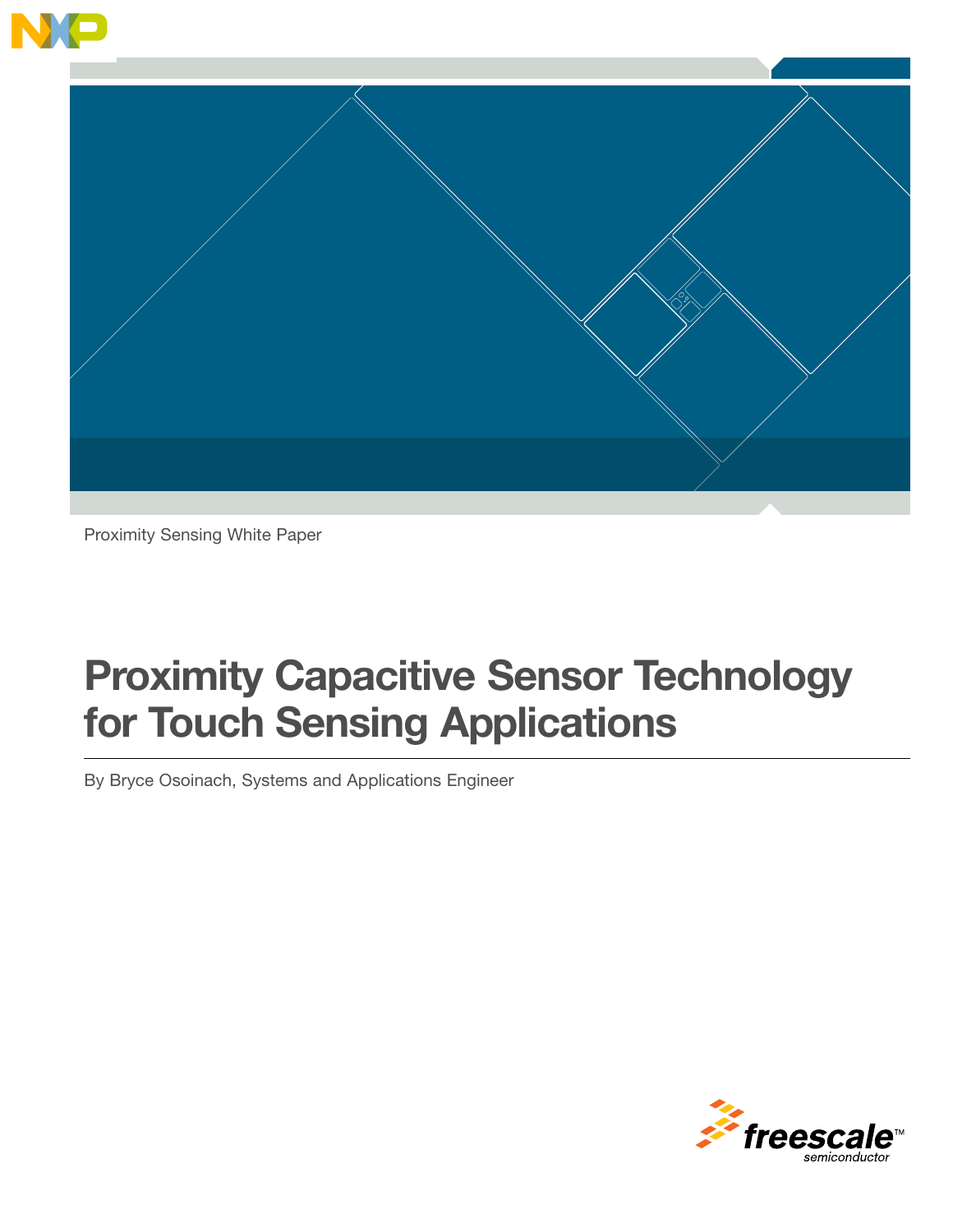

# **Contents**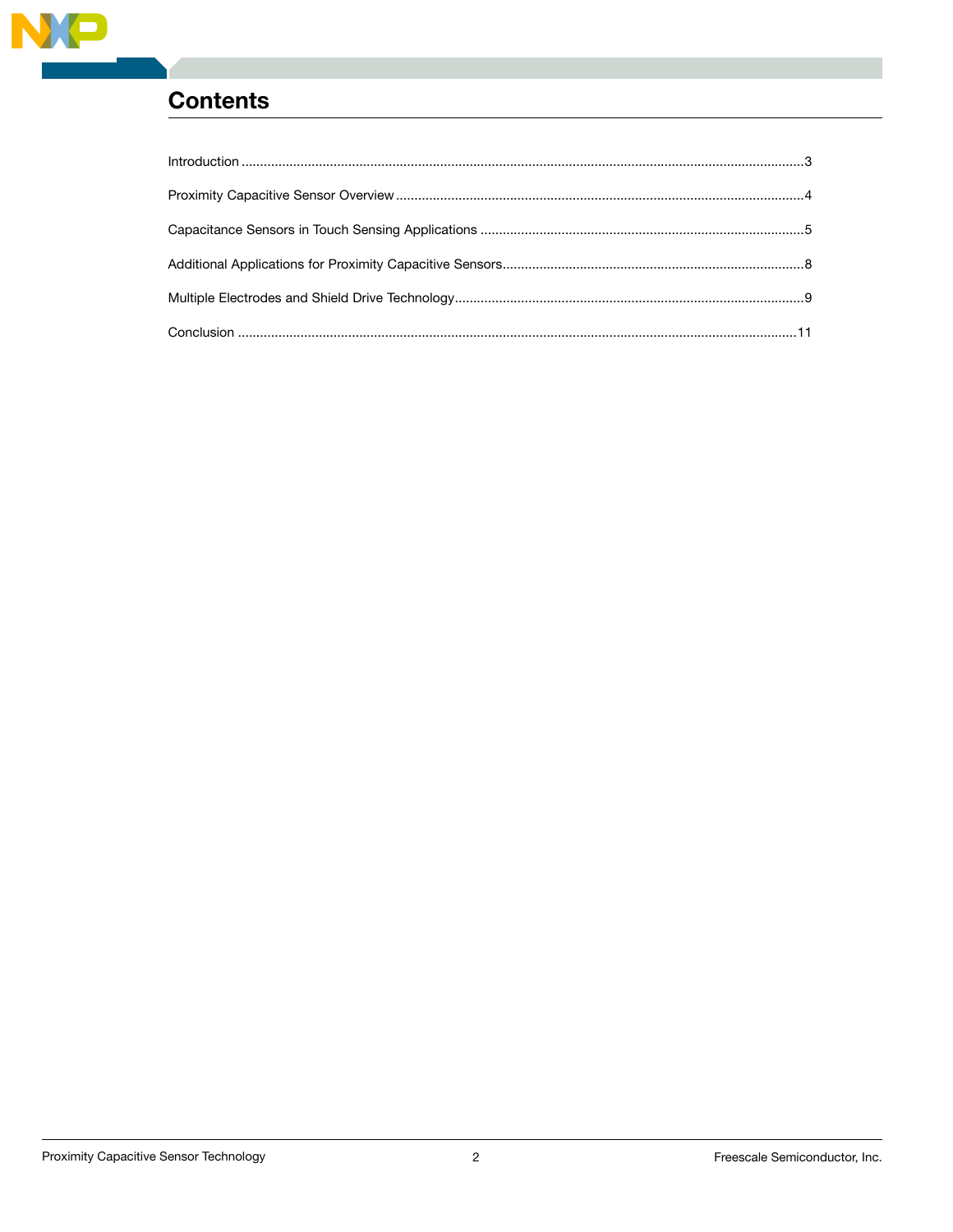

### Introduction

In 1831 Michael Faraday discovered electro-magnetic induction. Essentially, he found that moving a conductor through a magnetic field creates voltage that is directly proportional to the speed of the movement—the faster the conductor moves, the higher the voltage. Today, inductive proximity sensors use Faraday's Law of Electromagnetic Induction to detect the nearness of conductive materials without actually coming into contact with them. The primary deficiency of these sensors, however, is that they only detect metal conductors and different metal types can affect the detection range.

Proximity capacitive sensors, on the other hand, adhere to the same principle but can detect anything that is either conductive or has different dielectric properties than the sensor's electrodes' surroundings. Proximity capacitive sensors have become increasingly popular as more user/machine interfaces are designed using touch panels to reliably respond to commands. Freescale's advanced MPR083 and MPR084 proximity capacitive touch sensor controllers can be used to replace switches and buttons on a wide variety of control panel applications. The MPR083 device supports an 8-position rotary interface while the MPR084 device controls up to 8 touch pads.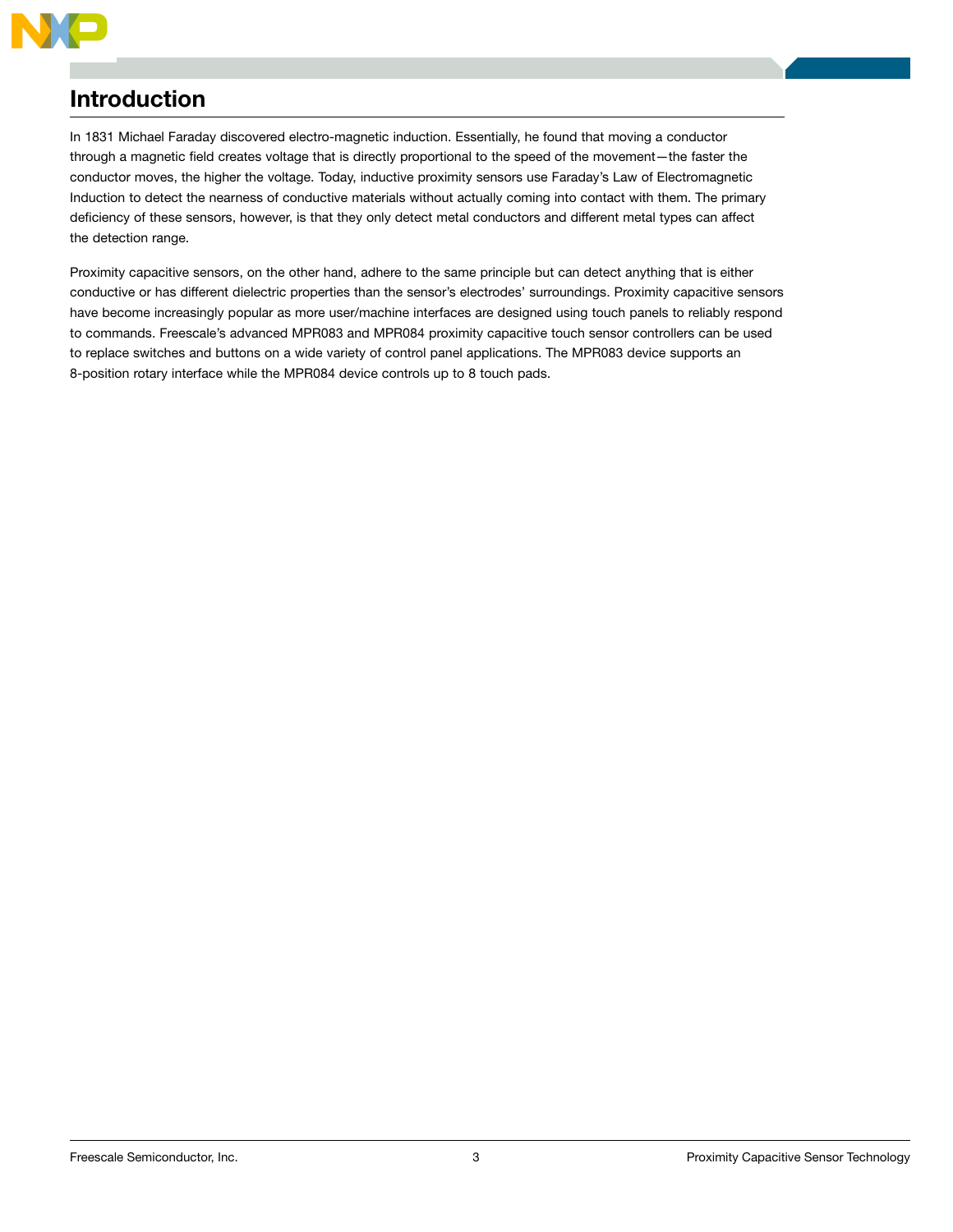

# Proximity Capacitive Sensor Overview

Proximity capacitive sensing is a technology that enables touch detection by measuring capacitance, exhibiting a change in capacitance in response to a change in surrounding materials. Certain sensors gauge the change by generating an electric field (e-field) and measuring the attenuations suffered by this field. Unlike inductive sensors, a proximity capacitive sensor can detect anything that is either conductive or has different dielectric properties than the sensor's electrodes' surroundings. They are excellent touchpad enablers because we, humans, being mostly water, have a high dielectric constant, and we contain ionic matter, which makes us good electric conductors.

Freescale uses multiple technologies in its proximity capacitive sensors. The portfolio of MC33794, MC33941 and MC34940 products contains oscillator circuitry in the sensor integrated circuit (IC) to generate a high purity, low frequency 5V sine wave, tunable by an external 39k ohms load resistor. This AC signal is fed to a multiplexer, which directs the signal to a selected electrode or reference pin or to an internal measurement node. The IC automatically connects the unselected nodes to the circuit ground, and these act as the return path needed to create the e-field current.

When an object is brought close to a metal electrode, for instance a finger from our highly dielectric and conductive human subject, an electric path is formed, producing a change in the e-field current. Normally, the sensor measures the AC impedance of the generated e-field and translates that measurement into a DC output voltage. An external microcontroller with an analog-to-digital controller (ADC) then processes this information to perform any number of functions, such as those that are associated with a touchpad control panel. However, our more advanced MPR083 and MPR084 proximity capacitive touch sensor controllers generate digital output through an inter-integrated circuit (I<sup>2</sup>C) with custom addressing, thus eliminating the need for an external ADC.



### This method of measurement involves RC oscillator technology that uses a GPIO to detect precise voltage change. The GPIO will transition from low to high at 0.5x Vdd, and touch detection is achieved by measuring the delay. Benefits of the MPR08X portfolio include lower power consumption and added intelligence, with the sensor algorithm optimized for specific microcontrollers. The devices and software are highly configurable, and the control is optimized for specific sensor layout designs. Timing is controlled through the registers to achieve precise power mode control for lower power consumption.

Proximity capacitive touch sensing is quickly becoming a favorite among designers due to the increased reliability (no moving parts), greater design freedom and a more contemporary look.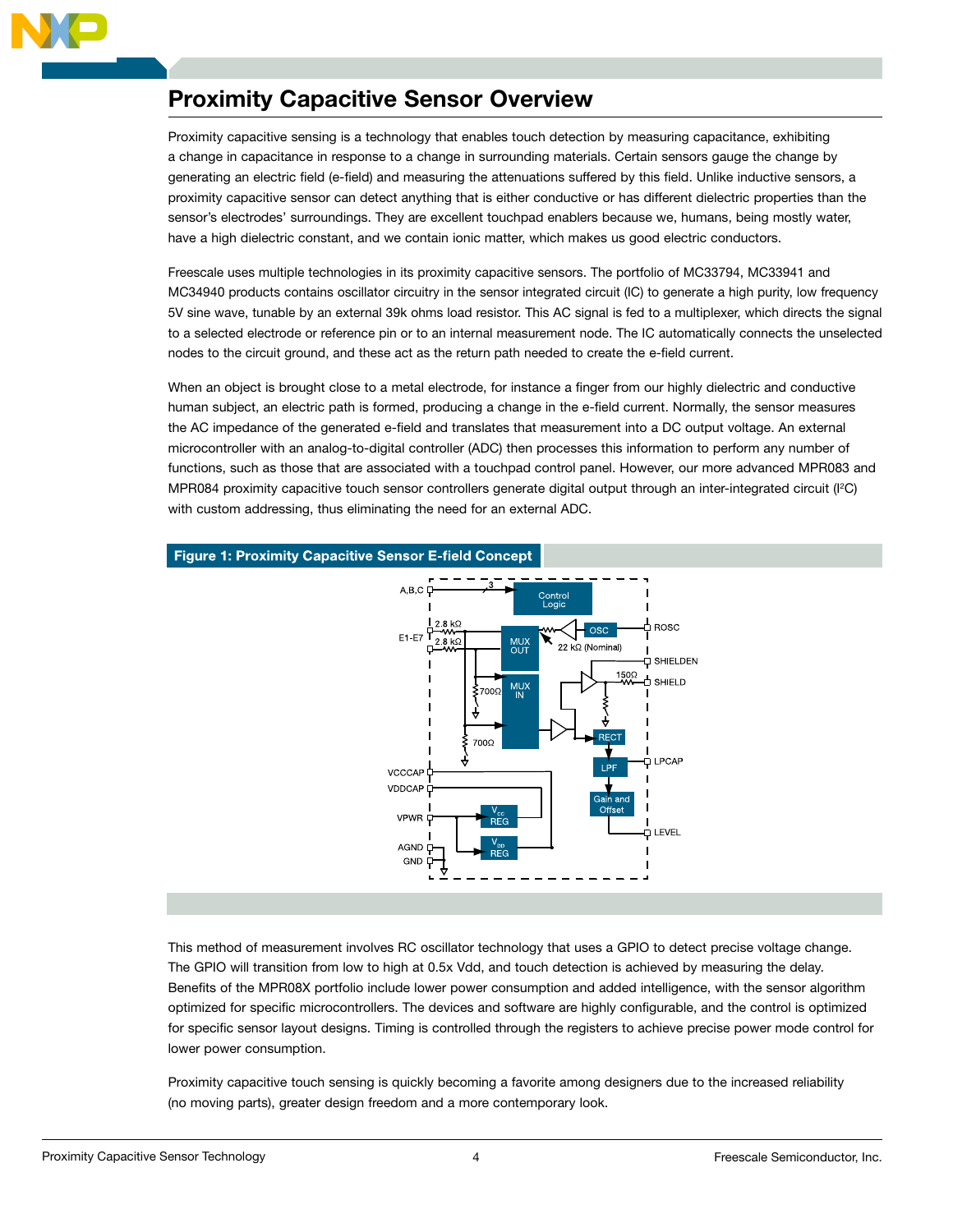

# Capacitance Sensors in Touch Sensing Applications

Proximity capacitive sensing technology is finding application in a wide variety of industrial and consumer products. The MPR083 and MPR084 devices offer designers a cost-effective alternative to mechanical push-buttons and switches for control panel applications. Both utilize touchpad technology, though in differing form factors.

Touchpad-This is simply a contactless "area" which detects the presence or absence of a finger. The raw detection output is a single bit giving a touch condition. There are three important considerations when developing a touch panel:

- 1. Touch pad electrode design and layout
- 2. The different dielectric materials for the surface of the panel
- 3. The effect on e-field measurements of various environmental conditions

The relationships among these three considerations are described in the following equation.

### **Figure 2: Capacitor Model**



 $C =$  capacitance in farads  $(F)$ 

- $A = area$  of the plates in square meters (m2)
- $d =$  distance between the plates in meters (m)
- $k =$  dielectric constant of the material separating the plates
- $\mathcal{E}^0$  = is the permittivity of free space (8.85 x 10<sup>-12</sup> F/m)

The interaction between electrode size and spacing affects the ability to sense objects in the third dimension [Fig. 3]. Larger electrodes have greater range and sensitivity, however, they are more susceptible to interference, electrical noise and stray electric-field paths in its surroundings. Similarly, a greater space between the electrodes generates a larger e-field but weakens the signal. In the case of a touch panel application, the touch pads need only accommodate the tip of a finger, limiting the usable size of the electrodes and the spaces between them.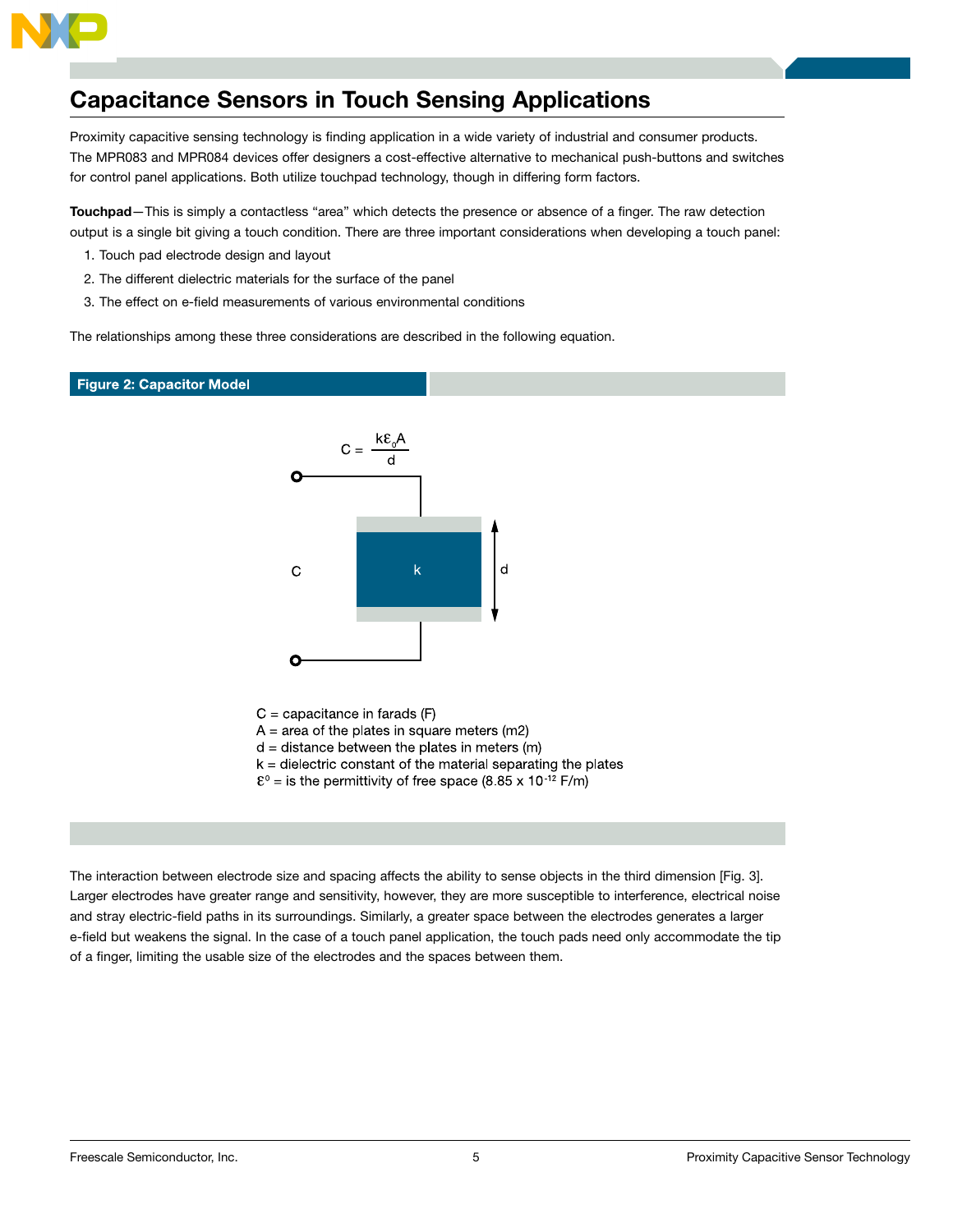

#### **Figure 3: Proximity Capacitive Touch Sensor Types**



#### **Single Electrode**

- E-field is between finger and charged electrode
- Assumes finger is connected to a virtual ground

#### **Multiple Electrodes**

- One charged electrode, other at ground
- A very weak field between electrode and ground exists without finger
- As finger approaches electrode, it provides two conductive paths from electrode to ground  $(I_{E} + I_{D})$

The effectiveness of the dielectric materials used for the surface of the panel relies on its thickness and its dielectric constant (k). Generally, the insulator over the touch pads should be as thin as possible with as high a dielectric constant as possible. However, the dielectric constant of a thick pad covering may increase as it is compressed, which means neoprene rubber, for example, may actually provide more sensitivity than would normally be expected.

Environmental effects must also be considered when designing a touch panel application. Whereas oil from the fingertip is not likely to have a significant effect, water can affect adjacent touch pads, probably due to the higher current path from the finger to the other electrodes provided by the water's high dielectric constant. Wider separation of the touch pads can mitigate the effect, and designing the application so that water does not collect on the touch pads can also help, particularly for outdoor applications.

As touch panel displays age, temperature and humidity can eventually degrade capacitor performance. The design of the proximity capacitive sensor, however, can compensate for this. For instance, Freescale's sensor technology relies on two reference inputs, one connected to a capacitor with a capacitance near the expected maximum while the other is connected to a capacitor with near the expected minimum capacitance. These reference capacitances can be used to correct environmentally induced errors in the electrode measurements or other component related changes.

The MPR084 proximity capacitive touch sensor controller can control up to 8 touchpads for touch panel control interfaces in a wide variety of applications. These include:

- Appliances
- PC peripherals
- Access controls
- MP3 players
- Remote controls
- Mobile phones

It uses the I<sup>2</sup>C interface to communicate with the host controller, which configures the operation, and an interrupt to advise the host of status changes. It also features 41 micro-amp (µA) average supply current with monitoring for all touch pads, proprietary false touch rejection technology and even a piezo sounder drive that provides optional audible feedback to simulate mechanical key clicks.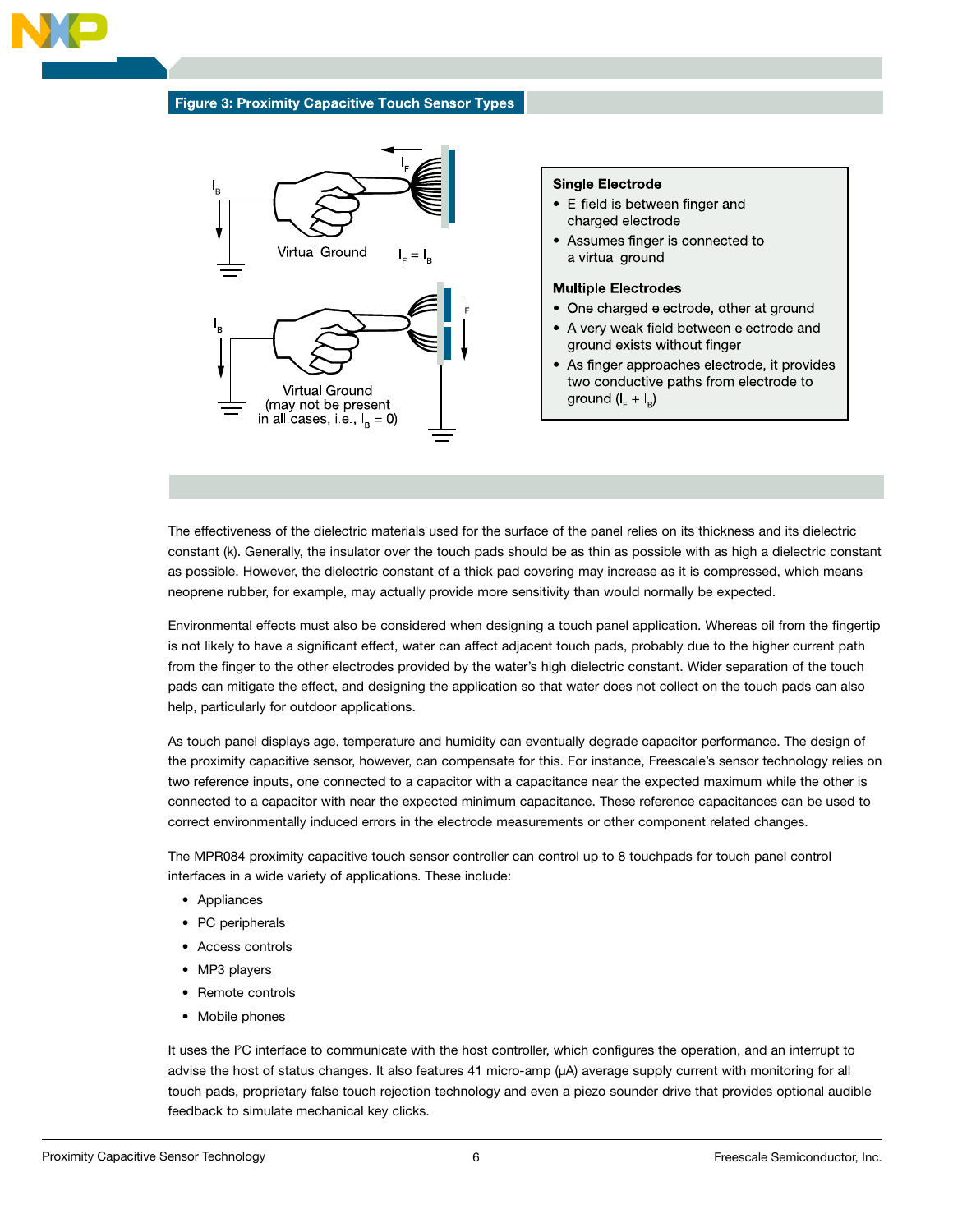

### Figure 4: MPR084 Block Diagram



The rotary touch wheel is simply a group of touchpads arranged in a ring. (See Figure 5) The touch wheel not only detects the presence or absence of a finger but also the position of the finger along the surface of the wheel. This surface is defined by the area between the inner and outer circumferences of the rotary wheel.

The MPR083 proximity capacitive touch sensor controller can control an 8-position rotary touch wheel as well as a linear slider application. A capacitive slider is an elongated touch pad that can detect the finger's position along the length of the slider. The raw detection output is a single bit giving touch condition plus a multi-bit word for position. Volume control is a typical application for a capacitive slider.

The MPR083 device shares the same features as the MPR084 touch sensor controller, including a common pin-out, which simplifies management of control panels, switch replacements, rotary and linear sliders and touchpad implementations.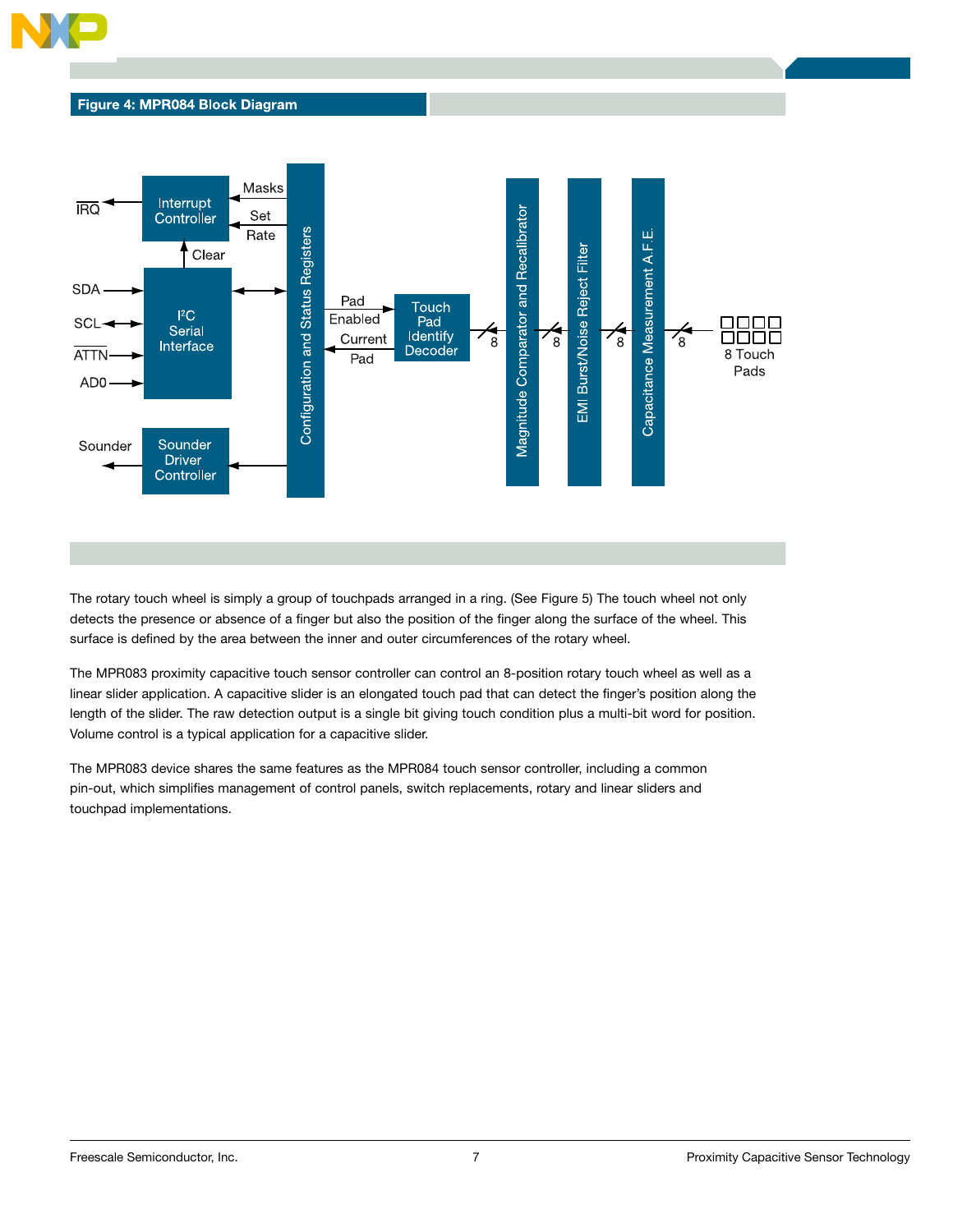



# Additional Applications for Proximity Capacitive Sensors

Whereas touch sensing is a rapidly growing market for proximity capacitive sensors, they are also used in a number of other innovative applications in the consumer, industrial and automotive markets. For example:

Liquid level sensing-A simple design using proximity capacitive sensing for measuring liquid levels involves placing vertical electrode strips across a water column, thus forming a vertical capacitor between the walls of the water column. When the column is empty, a single capacitor is formed. But when water is introduced, the capacitor is split in two, with one being filled with air (dielectric of 1) and the other filled with water (dielectric of about 80). A simple algorithm can determine the liquid height. Unfortunately, in an application such as a washing machine, this system cannot compensate for different dielectric properties in the water as detergent is introduced and soil and other impurities begin to appear.

A more sophisticated capacitance system uses gradient electrodes, where electrode arrangement involves two plates of equally varying thicknesses overlapping each other. As the liquid rises, different areas of the electrodes will be in "contact" with the water and a unique ratio between them can be extracted. The ratio will be directly related to the liquid level while the absolute values of the area will provide dielectric information, which can be used to estimate soap and dirt content in the water.

Proximity sensing—Another common usage of proximity capacitive sensors relies on their ability to detect the proximity of an object. The capacitor model equation [Fig. 2] demonstrates that the capacitance is inversely proportional to the distance between the two capacitor plates (1/d). In a typical application, a conductive electrode pad will be one plate of the capacitor while the desired object will act as the other capacitor plate.

Since the relationship between the distance and the capacitance is asymptotic, this type of sensor is better suited in applications where high resolution in close proximity is desired. For example, Freescale's MC34940 proximity capacitive touch sensor is able to detect a hand at 12 inches distance using a 1ft 2in pad as an electrode.

Proximity sensing technology can play an important part in security and safety applications in a number of markets. For instance, they can be used to detect the presence of seated occupants in a car and even determine the size of the occupants to trigger seat belt alarms and provide valuable data to the airbag deployment system.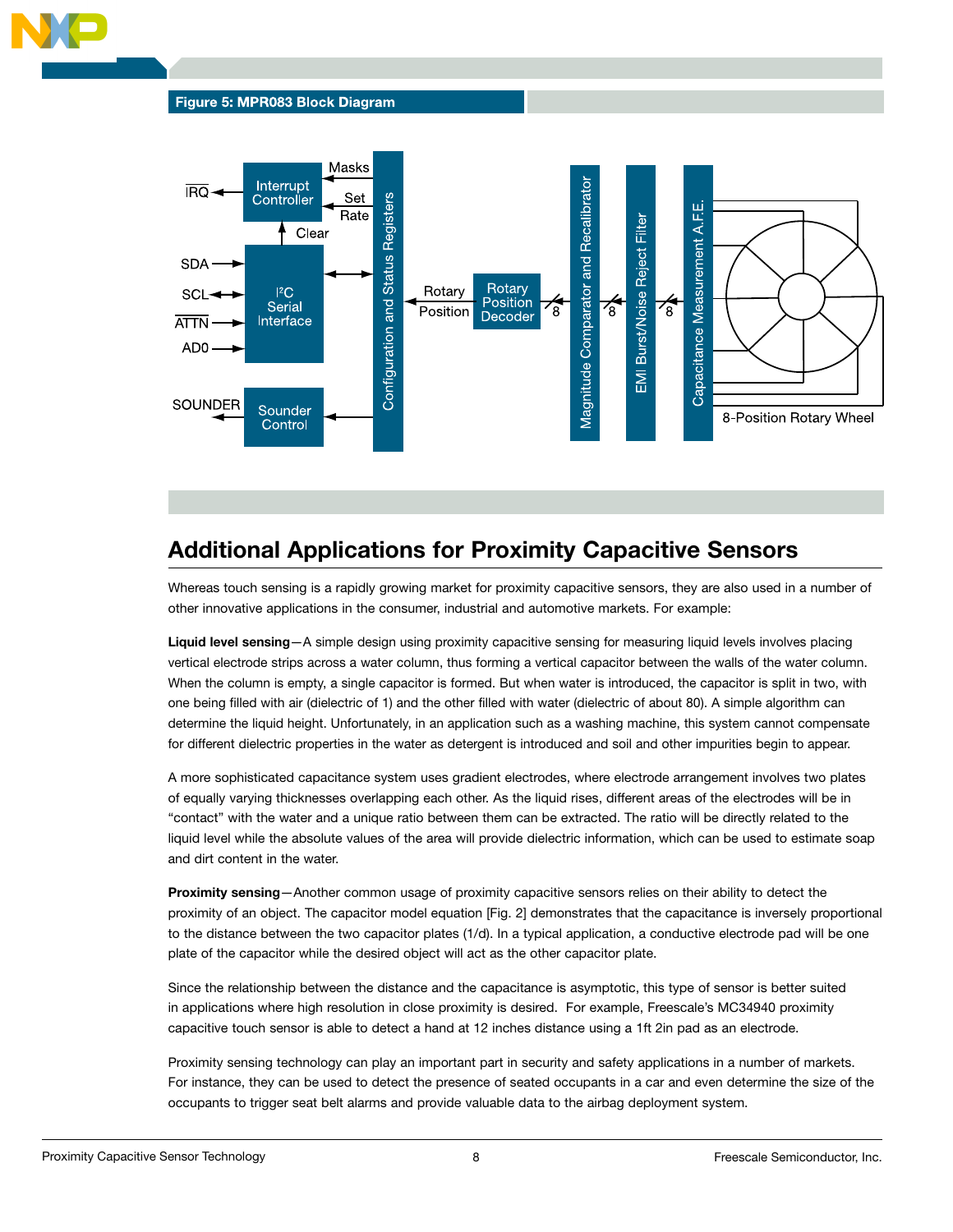



### Multiple Electrodes and Shield Drive Technology

Freescale's MC33794, MC33941 and MC34940 proximity capacitive touch sensors can support multiple electrodes, providing a platform for several applications controlled by one chip, even if those applications are widely spaced. However, as the electrode signals are transmitted through wires or coax cables to the sensor IC, they can be weakened by external interference. To minimize this interference, Freescale has incorporated a shield driver in each of these parts.

The shield driver circuit provides a buffered version of the electrode's returned AC signal. Since it has nearly the same amplitude and phase as the electrode signal, there is little or no potential difference between the two signals, thereby canceling out any electric field. In effect, the shield drive isolates the electrode signal from external virtual grounds, resulting in remote electrode measurements as accurate as if they were in close proximity to the IC. [Fig. 7] A common application is to connect the shield driver to the shield of a coax cable used to connect an electrode to the corresponding electrode terminal.

#### **Figure 7: Shield Drive Technology**

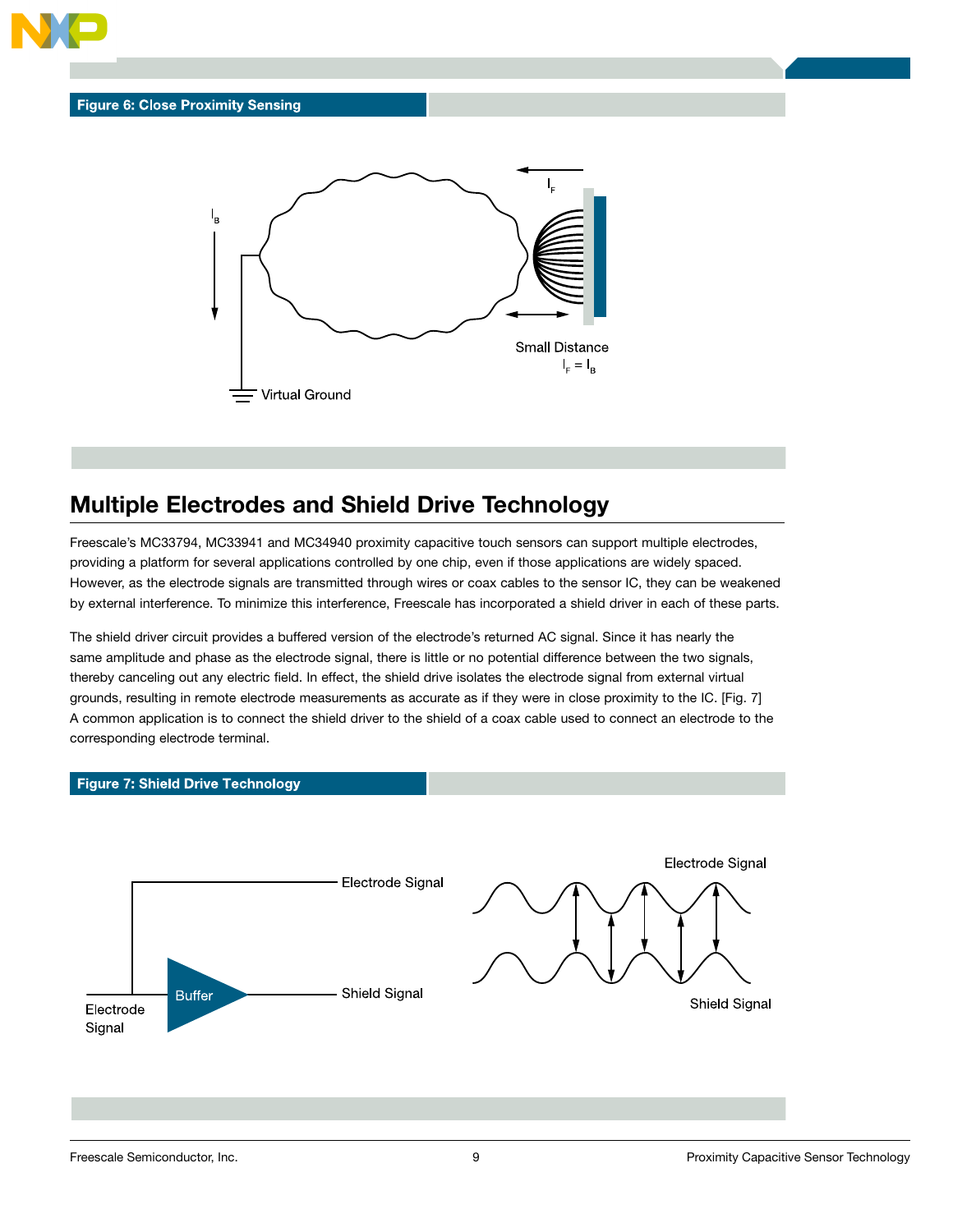

Another typical use for shield drive technology is to drive a ground plane used behind an array of touch sensor electrodes to cancel out any virtual grounds that could weaken the AC signal. [Fig. 8] The shield drive limits signal losses to the fringe field, thereby helping to ensure the strongest potential e-field, and, in a touch panel example, increasing the touch pad's sensitivity.



No shield drive. Much of the e-field is shunted to ground through the insulator. With shield drive, the electrode is effectively isolated from the virtual ground. Losses due to fringe effects.

Shield drive technology allows developers to not only drive a number of separate applications using a minimal number of proximity capacitive touch sensors, but also to design large arrays of separate electrodes to perform identical functions over a wider area, such as smart floor mats that can sense occupants and even track their movements. Combine proximity sensing with a wireless protocol, such as ZigBee™ technology, for expanded control and tie-in to a local area network, and the application opportunities are practically endless. Safety, security, lighting, integrated entertainment controls and general proximity detection are just a few that can take advantage of the convenience and relatively inexpensive characteristics of proximity capacitive sensing technology.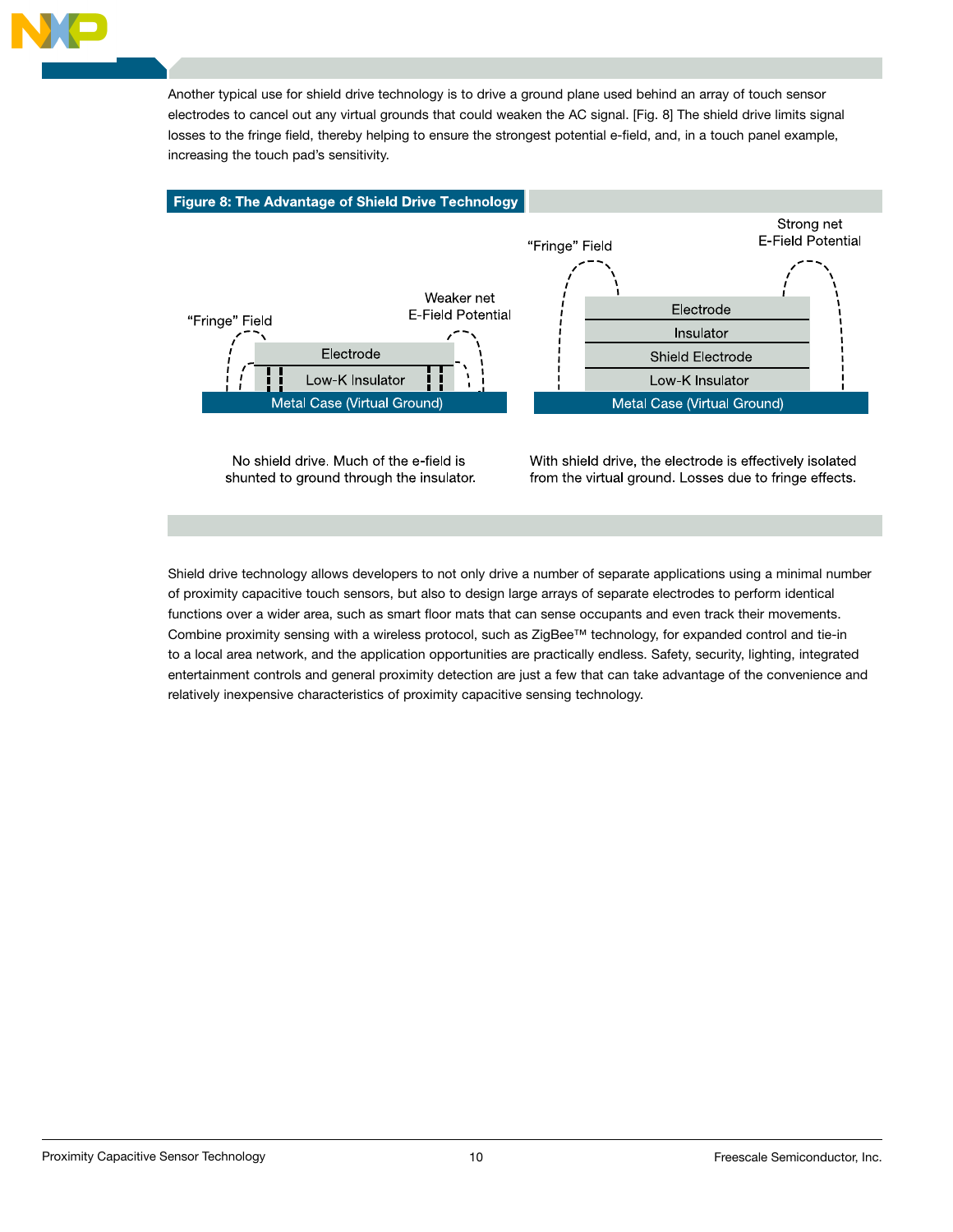

## **Conclusion**

Proximity capacitive sensors are rapidly proliferating across thousands of consumer, industrial and automotive applications. Designing control panel applications that use intelligent touch control interfaces offers a number of advantages to the manufacturer and consumer alike, including:

- Replacing mechanical buttons, switches and sliders
- Enhancing reliability by eliminating mechanical wear and tear
- Providing greater flexibility for product designers
- Reducing overall system costs
- Simplifying machine control interfaces

Freescale's proximity capacitive touch sensor portfolio will continue to expand to provide manufacturers with more opportunities to incorporate proximity capacitive sensors in their new product designs. Freescale's proximity capacitive touch sensing technology has brought new levels of accuracy, usability and reliability in control panel design, and it will continue to help customers create new applications in emerging markets worldwide.